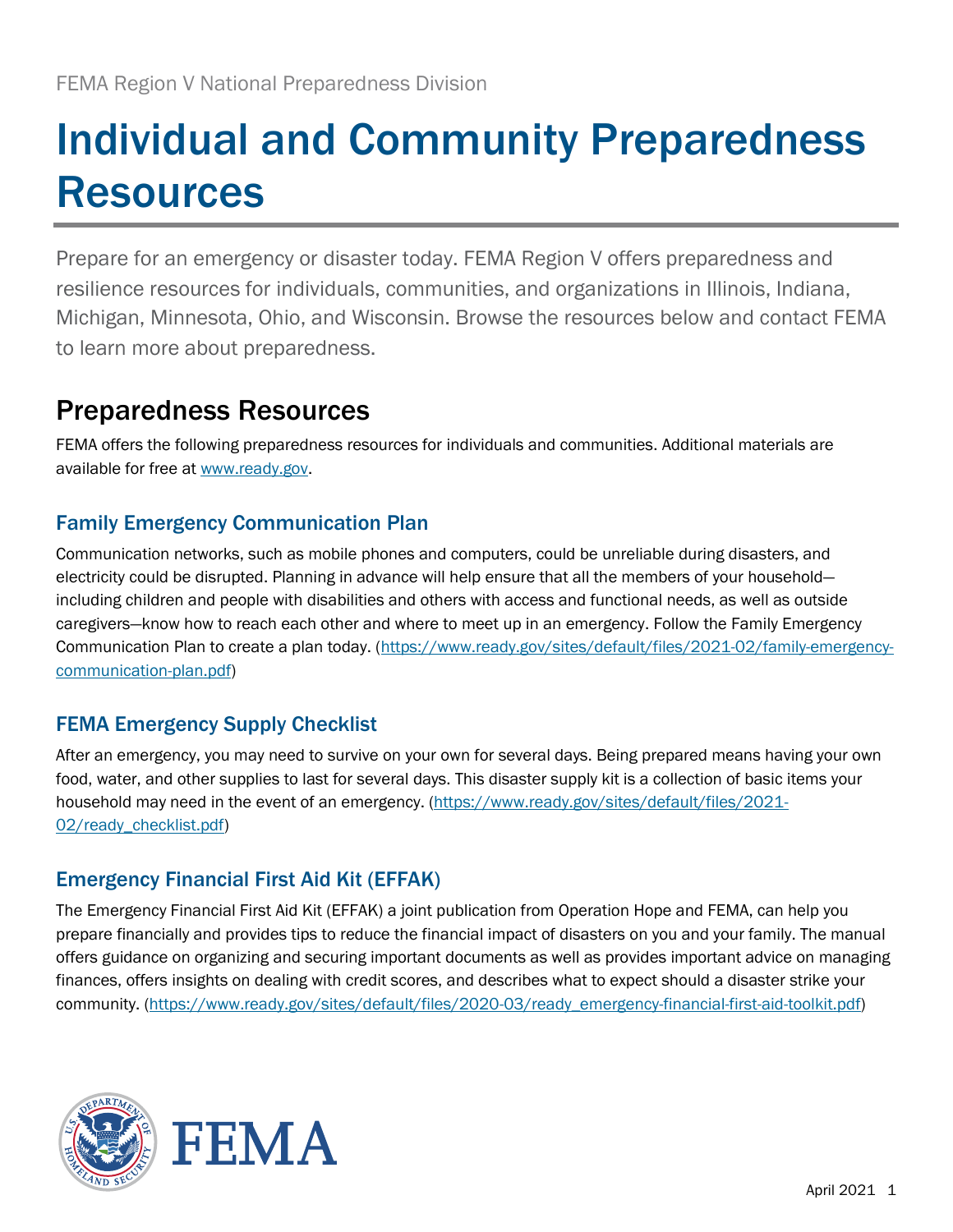#### Until Help Arrives (UHA)

Life-threatening emergencies can happen fast, and emergency responders aren't always nearby. You may be able to save a life by taking simple actions immediately. FEMA's You Are the Help Until Help Arrives (Until Help Arrives) provides tools to educate and empower the public to act in an emergency situation before professional help arrives by taking five Until Help Arrives key actions. The Until Help Arrives program teaches basic skills to help keep people alive and safe until professional help arrives. [\(https://community.fema.gov/until-help-arrives\)](https://community.fema.gov/until-help-arrives)

#### Community Emergency Response Team (CERT)

The Community Emergency Response Team (CERT) program educates volunteers about disaster preparedness for the hazards that may impact their area and trains them in basic disaster response skills, such as fire safety, light search and rescue, team organization, and disaster medical operations. CERT offers a consistent, nationwide approach to volunteer training and organization that professional responders can rely on during disaster situations, allowing them to focus on more complex tasks. ([https://www.ready.gov/cert\)](https://www.ready.gov/cert)

#### Organizations Preparing for Emergency Needs (OPEN)

The OPEN training provides an overview of the 10 preparedness actions and creates a path forward for organizations to develop their own disaster response plan. OPEN includes both a web-based, self-guided training, and a downloadable instructor kit that will guide participants on how to identify risks, locate resources, and take preparedness actions. When Community-Based Organizations, such as food pantries, daycares, and non-profits, are unable to sustain operations during an emergency incident, individuals who rely on them are exponentially impacted. Because of their importance in keeping the community going, OPEN is designed to empower these organizations to better prepare for incidents. [\(https://community.fema.gov/opentraining\)](https://community.fema.gov/opentraining)

#### Student Tools for Emergency Planning (STEP)

Student Tools for Emergency Planning (STEP) is a classroom based, emergency preparedness curriculum for fourth and fifth graders designed in an easy, ready-to-teach format. Students will learn about disasters, emergencies, and hazards, and how to create a disaster supply kit and family emergency communication plan. Visit the STEP website for more information: [\(https://www.ready.gov/kids/student-tools-emergency-planning-step\)](https://www.ready.gov/kids/student-tools-emergency-planning-step)

#### Prepare with Pedro Disaster Activity Book

Prepare with Pedro is a joint product of FEMA and the American Red Cross. The Prepare with Pedro: Disaster Preparedness Activity Book is designed to teach young children and their families about how to stay safe during disasters and emergencies. The book follows Pedro around the United States and offers safety advice through crosswords, coloring pages, matching games, and more. The Disaster Preparedness Activity Book is available for download in 6 languages. You can also order free copies in English and Spanish from the FEMA Warehouse.[\(https://www.ready.gov/kids/prepare-pedro\)](https://www.ready.gov/kids/prepare-pedro)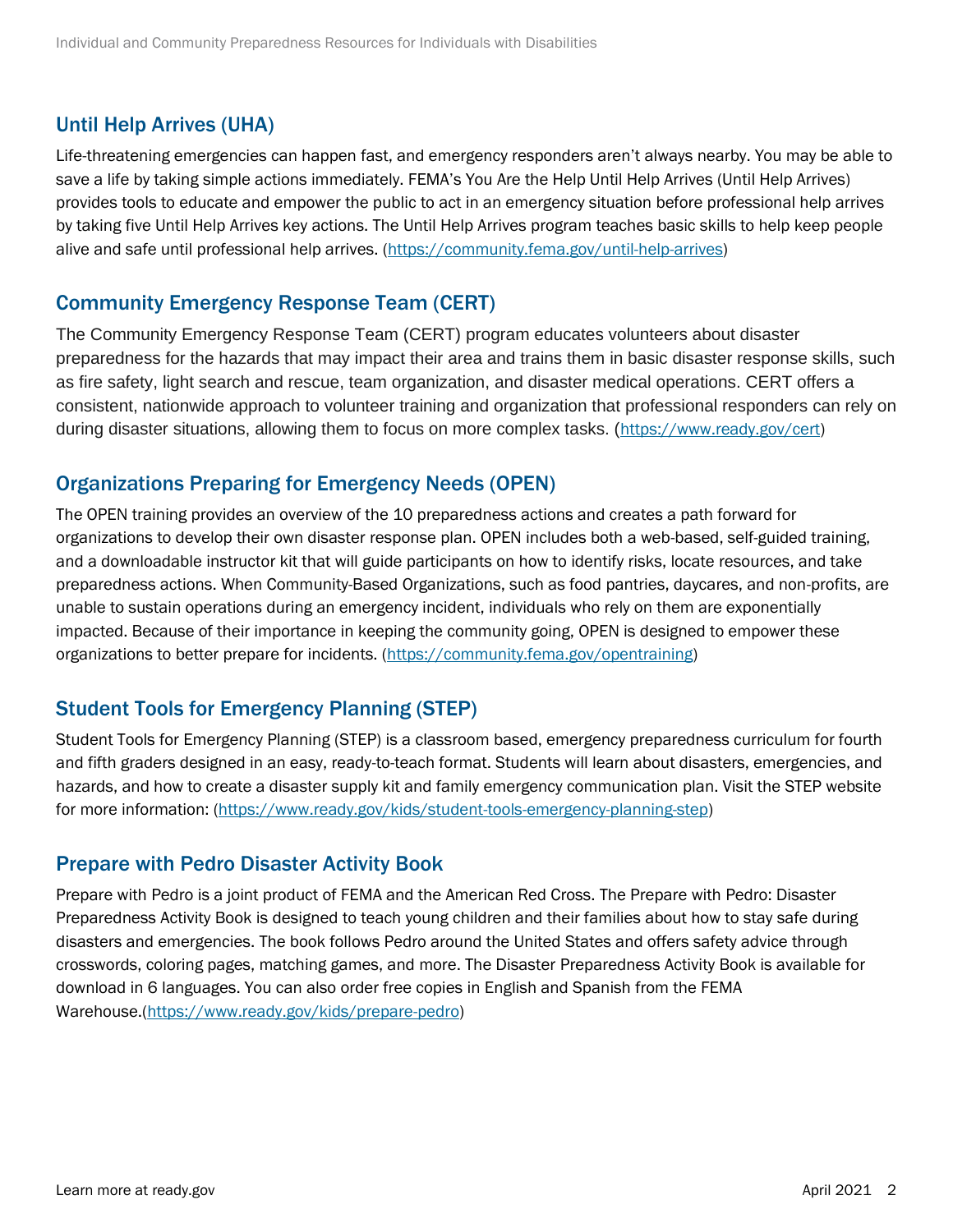#### Ready 2 Help Card Game

Kids may experience the same emergency situations as adults. Ready 2 Help teaches kids five simple steps to stay safe and make a difference until help arrives. With the Ready 2 Help card game, students can respond to examples of emergencies by working with friends and using skills that will help in a real emergency. Ready 2 Help teaches 5 simple steps to stay safe and make a difference until help arrives. Designed for children 8 and up, you can download the game in 6 languages below or order free copies in English and Spanish from the FEMA Warehouse. [\(https://community.fema.gov/game\\_download?lang=en\\_US\)](https://community.fema.gov/game_download?lang=en_US)

## Additional Youth Preparedness Resources

FEMA Youth Preparedness Council (YPC) – FEMA's [Youth Preparedness Council \(YPC\)](https://www.ready.gov/kids/youth-preparedness-council) provides a unique opportunity for youth leaders to serve on a highly distinguished national council; to complete national-level preparedness projects; to voice their ideas and questions on disaster preparedness with the leadership of FEMA and national youth preparedness organizations; and to participate in the YPC Summit.

TEEN CERT - [Teen CERT](https://www.ready.gov/kids/teen-cert) aims to train students in emergency preparedness and basic response to ensure that they have the skills needed to protect themselves, and assist others, in the event of an emergency.

Campus CERT - A college or university campus often functions as a "city within a city," and often has its own emergency management capabilities. A [Campus CERT program](https://www.ready.gov/cert) can support and enhance existing capabilities, and CERT volunteers can participate in efforts to increase the preparedness and resilience of the on-campus community.

## FEMA Preparedness Materials

- [12 Ways to Prepare](https://www.ready.gov/sites/default/files/2020-11/ready_12-ways-to-prepare_postcard.pdf) This 9" x 6" cardstock postcard describes 12 keyways that you can prepare for disasters.
- [Commuter Emergency Plan](https://www.ready.gov/sites/default/files/2020-03/commuter_emergency_plan.pdf) Make sure you have a plan for traveling between work and home, and other commonly visited locations, in case of an emergency. Before an emergency happens, list your normal and some alternative routes you can use to get to your destinations. Keep a copy of this plan in your wallet or another safe place where you can access it in the event of a disaster.
- [Know Your Alerts and Warnings](https://www.ready.gov/sites/default/files/2020-03/ready_know-your-alerts-and-warnings.pdf) When emergencies strike, public safety officials use timely and reliable systems to alert you. This

document describes different warning alerts you can get and how to get them.

- **Eamily Communications Plan (Fillable Wallet**[size Card\)](https://www.ready.gov/sites/default/files/2020-03/family-communication-plan_fillable-card.pdf) - Convenient, easy-to-carry document where individuals and families can write down important information and numbers. The document serves the purpose of allowing each member of the household to carry the plan in his or her wallet, backpack, or purse.
- [Safeguard Critical Documents and Valuables](https://www.ready.gov/sites/default/files/2020-03/fema_safeguard-critical-documents-and-valuables.pdf) Be prepared for any disaster by safeguarding documents and valuables. This guide includes a checklist to help you prepare your documents should you need to file an insurance claim after a disaster.